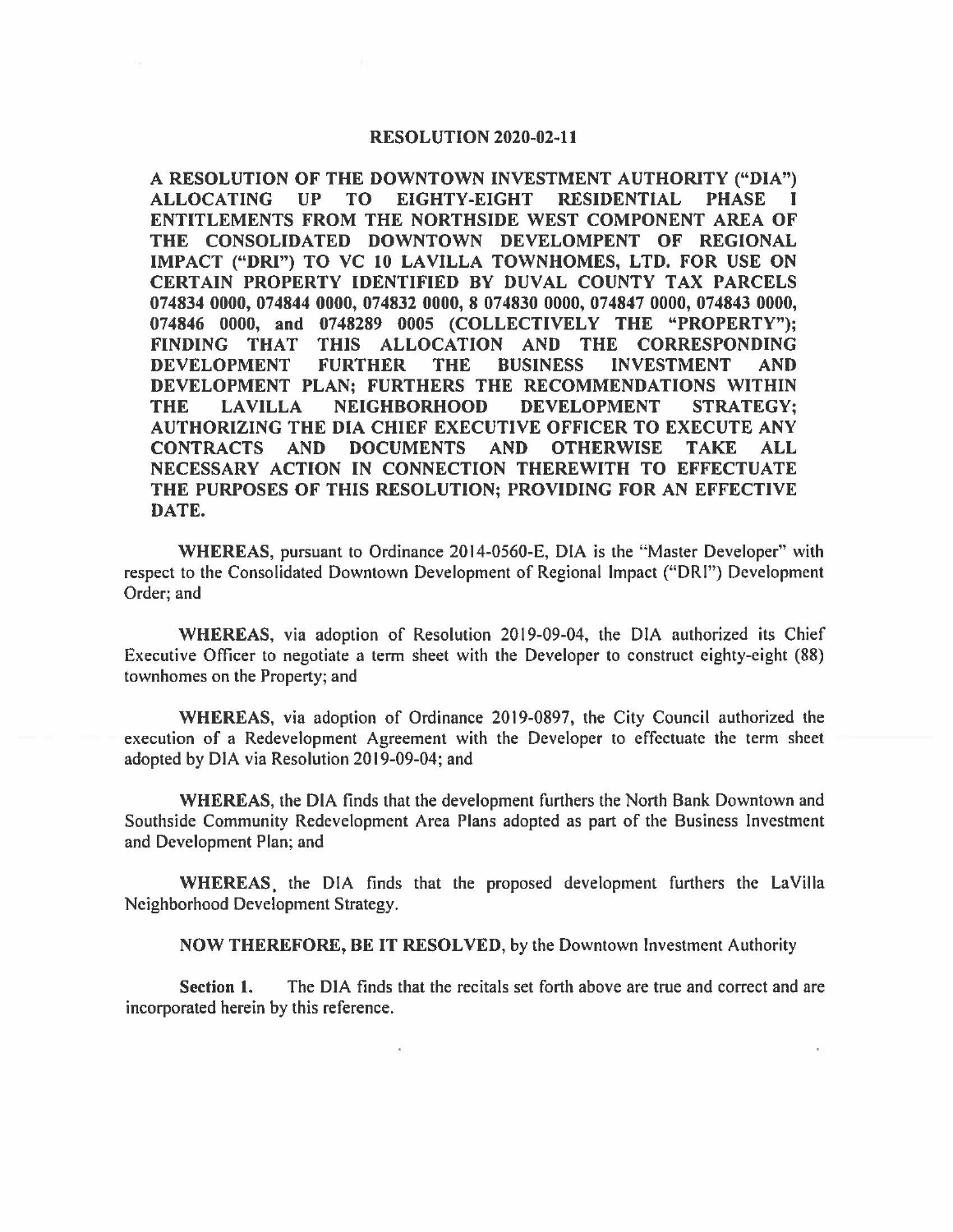**Section 2.** The DIA finds that this Resolution 2020-02-11 is consistent with and in furtherance of the Business Investment and Development Plan and the North Bank Downtown and Southside Community Redevelopment Area Plans adopted as part of the Business Investment and Development Plan, specifically:

Redevelopment Goal 2: Increase rental and owner-occupied housing Downtown, targeting key demographic groups seeking a more urban lifestyle.

Strategic Objectives:

- Actively pursue a minimum of 3,850 built and occupied multi-family dwelling units by 2025; and strive to induce construction of 350 multi-family dwelling units per year; and
- Leverage land contributions, infrastructure investments, incentive grants, and low interest loans,

**Section 3.** The DIA finds that the proposed development furthers the LaVilla Neighborhood Development Strategy, which, in part, calls for the DIA to, *"Introduce fee-simple products in the form of townhomes and other attached unit types in order to offer greater ownership opportunities.* "

**Section 4.** The DIA allocates up to two eighty-eight **(88)** residential Phase I development rights from the Northside West Component Area of the Consolidated Downtown DRI to VC 10 LaVilla Townhomes, LTD., subject to.:

i. Commencement of Construction on or by July I, 2020, the date of which may be extended up to six (6) months by the DIA's Chief Executive Officer.

**Section 5.** The DIA Chief Executive Officer is authorized to execute any contracts and documents and otherwise take all necessary action in connection therewith to effectuate the purposes of this resolution.

**Section 6.** This Resolution, 2020-02-11, shall become effective on the date it is signed by the Chair of the DIA Board.

## **[SIGNATURES ON FOLLOWING PAGE)**